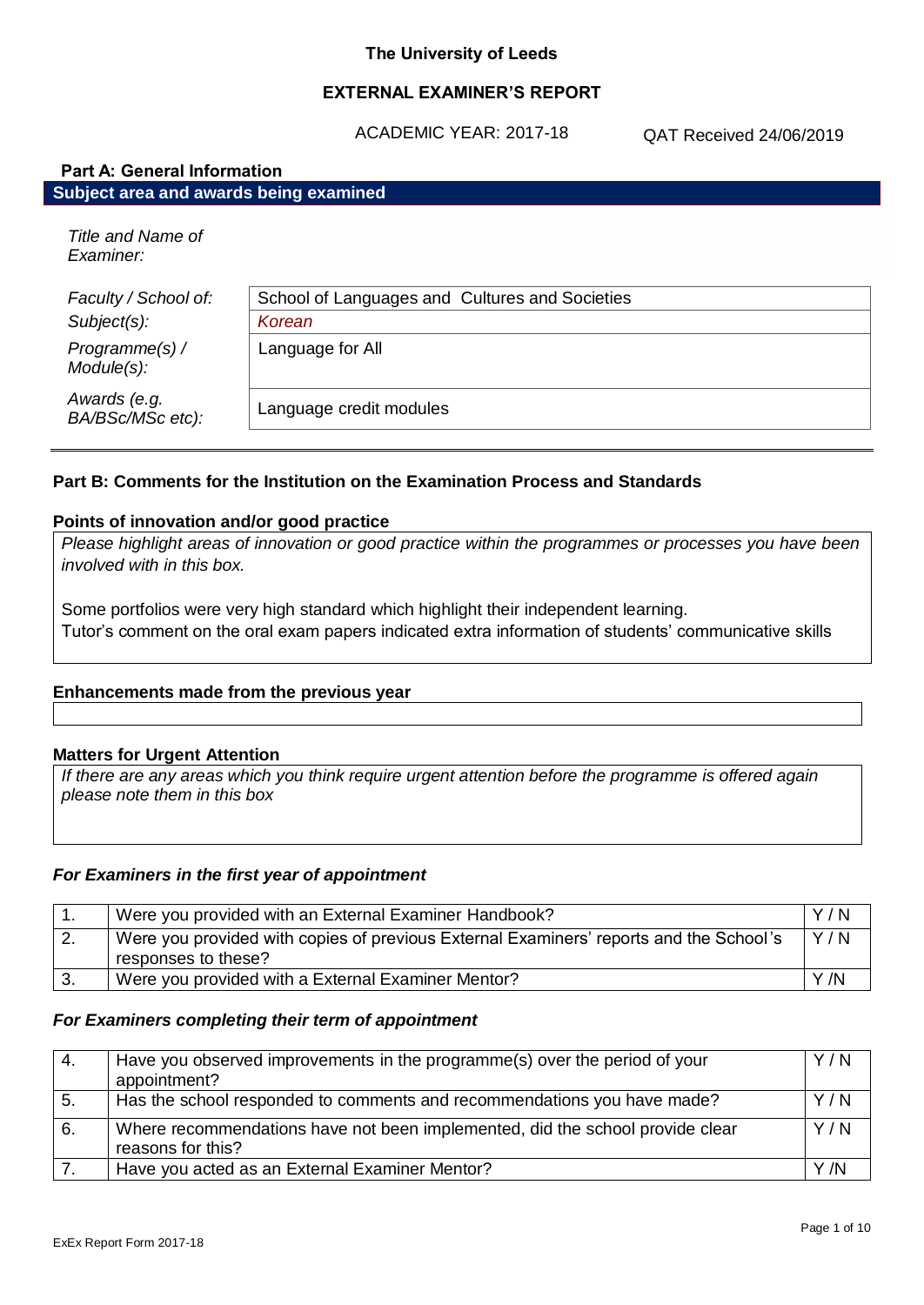*Please comment on your experience of the programme(s) over the period of your appointment, remarking in particular on changes from year to year and the progressive development and enhancement of the learning and teaching provision, on standards achieved, on marking and assessment and the procedures of the School*

### **Standards**

| 8.  | Is the overall programme structure coherent and appropriate for the level of study?                                                                                                                   | $\overline{Y/N}$ |
|-----|-------------------------------------------------------------------------------------------------------------------------------------------------------------------------------------------------------|------------------|
| 9.  | Does the programme structure allow the programme aims and intended learning<br>outcomes to be met?                                                                                                    | Y/N              |
| 10. | Are the programme aims and intended learning outcomes commensurate with the level of<br>award?                                                                                                        | Y/N              |
| 11. | Did the Aims and ILOs meet the expectations of the national subject benchmark (where<br>relevant)?                                                                                                    | Y/N              |
| 12. | Is the programme(s) comparable with similar programmes at other institutions?                                                                                                                         | Y/N              |
|     | Please use this box to explain your overall impression of the programme structure, design, aims and<br>intended learning outcomes.                                                                    |                  |
| 13. | Is the influence of research on the curriculum and learning and teaching clear?                                                                                                                       | $\overline{Y/N}$ |
|     | Please explain how this is/could be achieved (examples might include: curriculum design informed by<br>current research in the subject; practice informed by research; students undertaking research) |                  |
| 14. | Does the programme form part of an Integrated PhD?                                                                                                                                                    | Y/N              |
|     | Please comment on the appropriateness of the programme as training for a PhD:                                                                                                                         |                  |
| 15. | Does the programme include clinical practice components?                                                                                                                                              | Y/N              |
|     | Please comment on the learning and assessment of practice components of the curriculum here:                                                                                                          |                  |
| 16. | Is the programme accredited by a Professional or Statutory Regulatory Body (PSRB)?                                                                                                                    | Y/N              |
|     | Please comment on the value of, and the programme's ability to meet, PSRB requirements here:                                                                                                          |                  |

# **Assessment and Feedback**

| 17.                                                                                                                                                                                                          | Does the programme design clearly align intended learning outcomes with assessment? | Y/N |
|--------------------------------------------------------------------------------------------------------------------------------------------------------------------------------------------------------------|-------------------------------------------------------------------------------------|-----|
| Please comment on the assessment methods and the appropriateness of these to the ILOs, in particular:<br>the design and structure of the assessment methods, and the arrangements for the marking of modules |                                                                                     |     |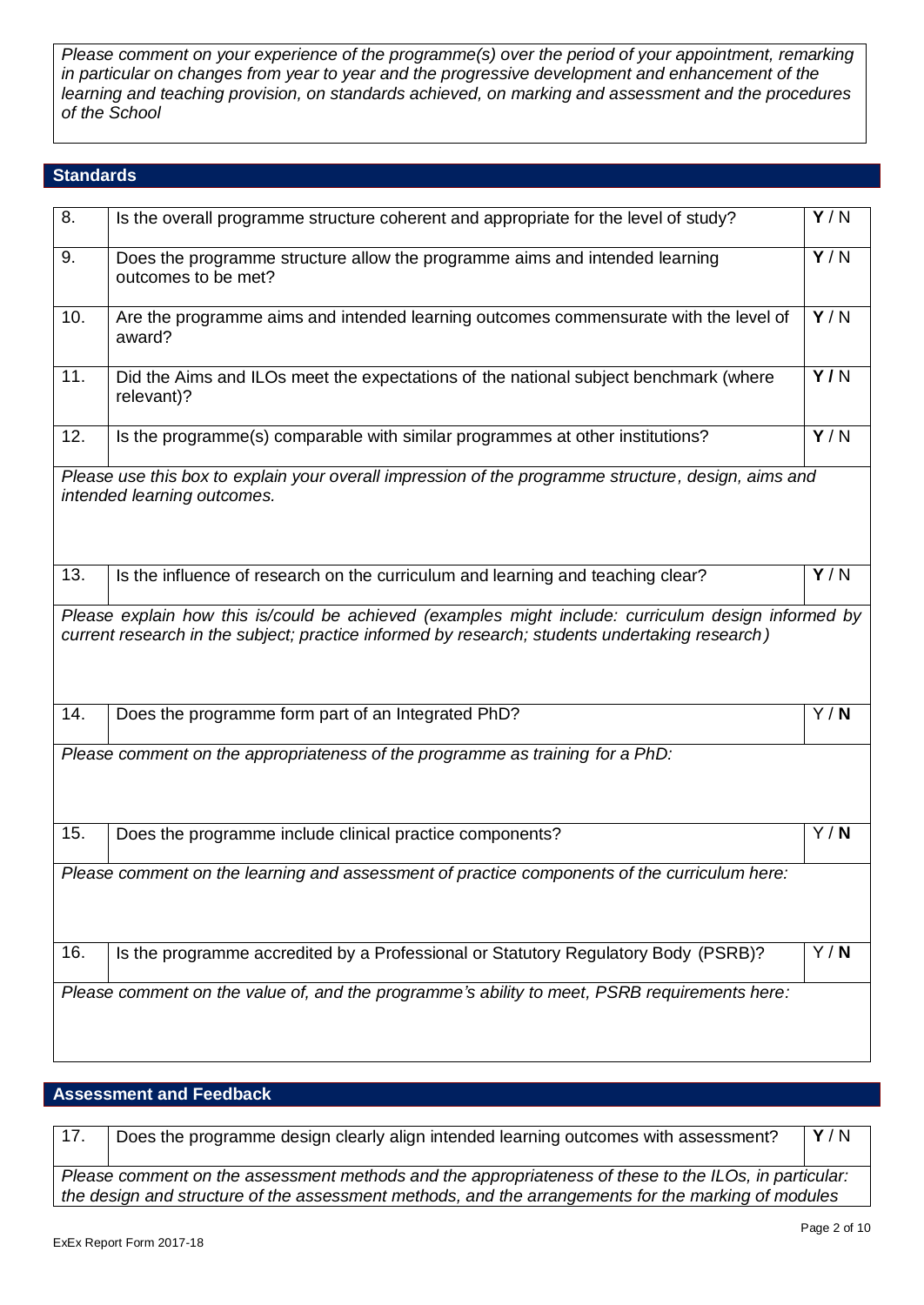*and the classification of awards; the quality of teaching, learning and assessment methods that may be indicated by student performance.*

| 18. | Is the design and structure of the assessment methods appropriate to the level of award? | Y/N |
|-----|------------------------------------------------------------------------------------------|-----|
| 19. | Were students given adequate opportunity to demonstrate their achievement of the         | Y/N |
|     | programme aims and intended learning outcomes?                                           |     |

*Please comment on the academic standards demonstrated by the students and, where possible, their performance in relation to students on comparable courses; the strengths and weaknesses of the students as a cohort:*

As I mentioned above, one of the strength of the programmes is a high quality of students' portfolios which enable them to search more than what they can learn from the classroom and reflect their findings.

*Please use this box to provide any additional comments you would like to make in relation to assessment and feedback:*

# **The Progression and Awards Process**

| 20.               | Were you provided with guidance relating to the External Examiner's role, powers and<br>responsibilities in the examination process?                                   | Y/N              |
|-------------------|------------------------------------------------------------------------------------------------------------------------------------------------------------------------|------------------|
| $\overline{21}$ . | Was the progression and award guidance provided sufficient for you to act effectively as<br>an External Examiner?                                                      | Y/N              |
| 22.               | Did you receive appropriate programme documentation for your area(s) of responsibility?                                                                                | Y/N              |
| 23.               | Did you receive appropriate module documentation for your area(s) of responsibility?                                                                                   | $\overline{Y/N}$ |
| 24.               | Did you receive full details of marking criteria applicable to your area(s) of responsibility?                                                                         | $\overline{Y/N}$ |
| 25.               | Were you provided with all draft examination papers/assessments?                                                                                                       | Y/N              |
| 26.               | Was the nature and level of the assessment questions appropriate?                                                                                                      | Y/N              |
| 27.               | Were suitable arrangements made to consider your comments on assessment questions?                                                                                     | $\overline{Y/N}$ |
| 28.               | Was sufficient assessed work made available to enable you to have confidence in your<br>evaluation of the standard of student work?                                    | Y/N              |
| 29.               | Were the examination scripts clearly marked/annotated?                                                                                                                 | Y/N              |
| 30.               | Was the choice of subjects for final year projects and/or dissertations appropriate?                                                                                   | $\overline{Y/N}$ |
| 31.               | Was the method and standard of assessment appropriate for the final year projects and/or<br>dissertations?                                                             | Y/N              |
| 32.               | Were the administrative arrangements satisfactory for the whole process, including the<br>operation of the Progression and Awards Board? (External examiners' meeting) | $\overline{Y/N}$ |
| 33.               | Were you able to attend the Progression and Awards Board meeting?                                                                                                      | Y/N              |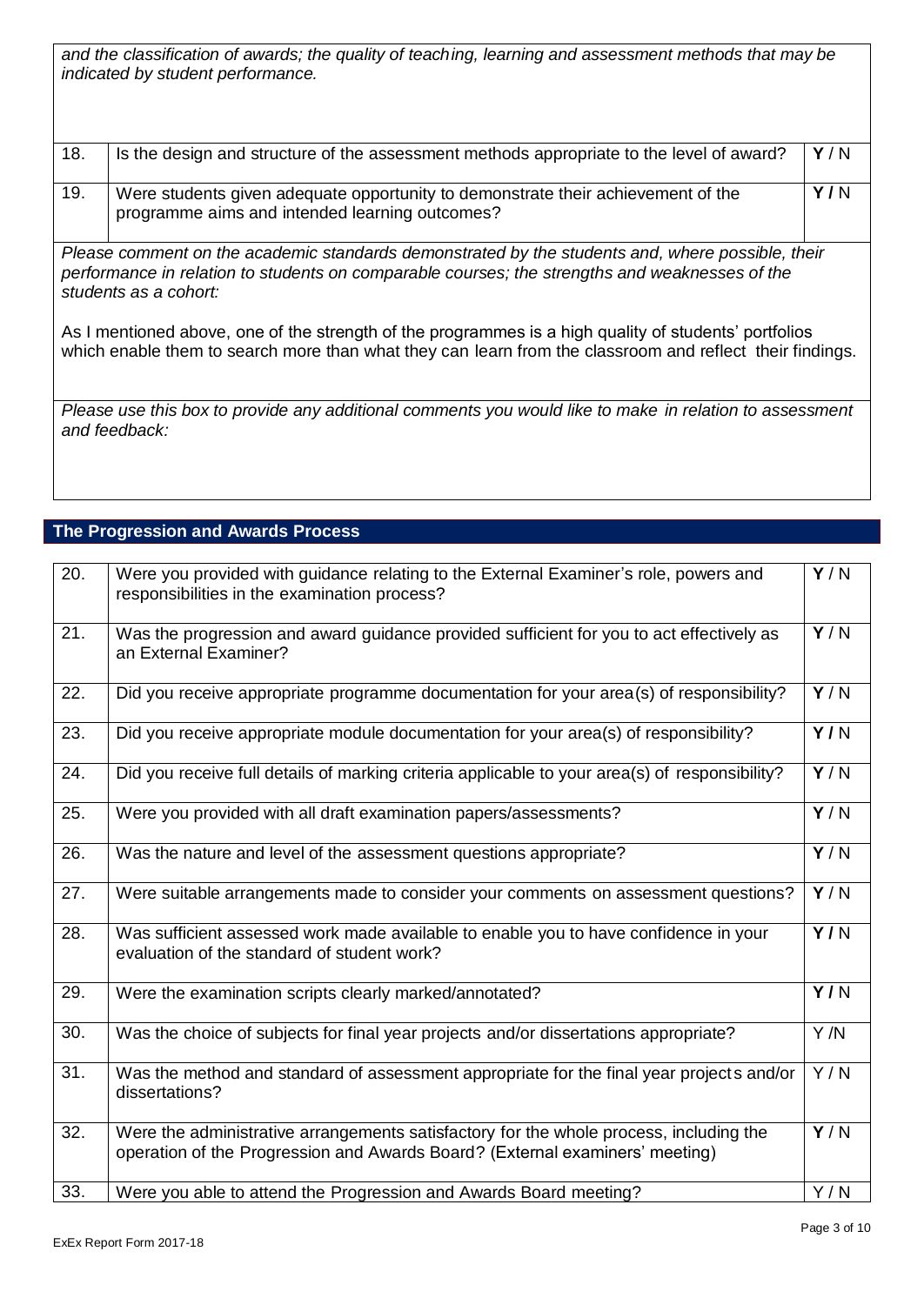| 34. | Were you satisfied with the recommendations of the Progression and Awards Board?                                                                  | Y/N |
|-----|---------------------------------------------------------------------------------------------------------------------------------------------------|-----|
| 35. | Were you satisfied with the way decisions from the School Special Circumstances<br>meeting were communicated to the Progression and Awards Board? | Y/N |
|     | Please use this box to provide any additional comments you would like to make on the questions above:                                             |     |

### **Other comments**

### **Please use this box if you wish to make any further comments not covered elsewhere on the form**

Last year, I had a problem with Minerva and I had the same problem again. I wasn't able to look at papers prior to meeting. Although tutor prepared papers to look, there wasn't enough time to go through. I didn' t listen to oral exams as I ran out of time in the morning.

The markings is generous, consequently the mean average is too high again. This is something that the tutor needs to look into next year.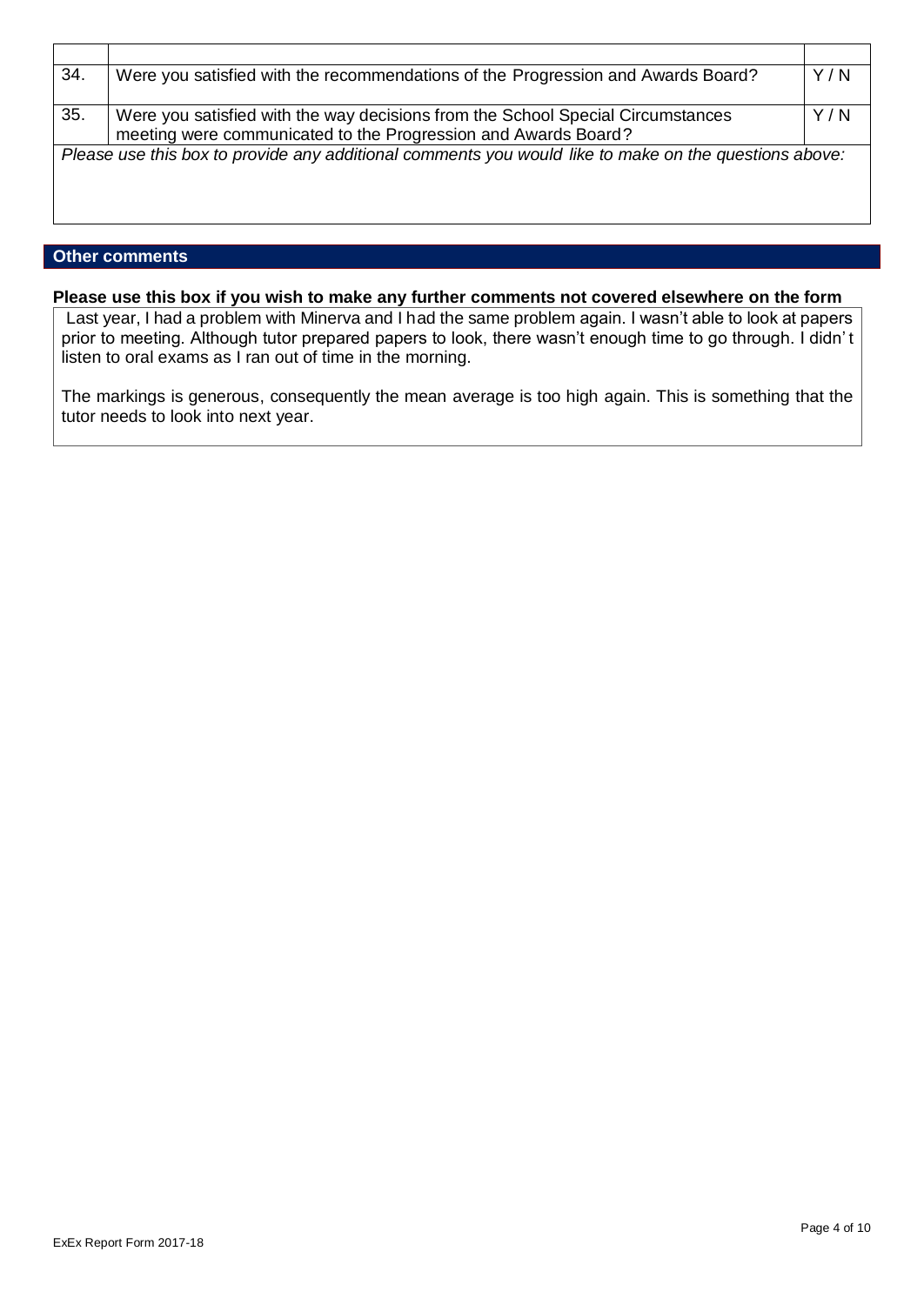#### **Name of School and Head of School (or nominee)**

| Title and Name of<br>Examiner:   |                                                                            |
|----------------------------------|----------------------------------------------------------------------------|
| Faculty / School of:             | School of Languages and Cultures and Societies                             |
| Subject(s):                      | Korean                                                                     |
| Programme(s) /<br>Module(s):     | Language for All                                                           |
| Awards (e.g.<br>BA/BSc/MSc etc): | Language credit modules                                                    |
| Title and Name of                |                                                                            |
| Responder:                       |                                                                            |
| Position*:                       | <b>LCS Assessment Lead</b>                                                 |
| Faculty / School of:             | Faculty of Arts and Humanities, School of Languages Cultures and Societies |
| Address for                      | University of Leeds                                                        |
| communication:                   | Leeds LS2 9JT                                                              |
| Email:                           |                                                                            |
| Telephone:                       |                                                                            |
|                                  |                                                                            |

*\*If the individual responding to the report is not the Head of School please state their position within the School.*

#### **Completing the School response**

The completed School response (including the full original report) should be attached to an e -mail and sent to the Pro-Dean for Student Education in the relevant Faculty. Following approval by the Pro -Dean for Student Education, the School must send the response (including the full original report) directly to the External Examiner. A copy must also be emailed to the Quality Assurance Team at [qat@leeds.ac.uk.](mailto:qat@leeds.ac.uk) External Examiners should receive a formal response no later than six weeks after receipt of the original report.

## *Response to Points of innovation and/or good practice*

### **LCS collective response:**

We are grateful to all those External Examiners (21/22) who identified evidence of innovation and/or good practice in their reports. It is clear that overall the School's programmes are regarded very positively and are identified as being of high quality. Externals were impressed with the high levels of knowledge, critical engagement, attainment and linguistic competence evidenced by our students.

In terms of innovation, Examiners highlighted new modules which better prepare students for developing research skills from as early as Level 1, modules which offered the opportunity for public engagement and new modes of assessment which were described as 'imaginative', offering students the chance to develop transferable skills.

The curriculum was described as 'dynamic', 'fresh' and 'relevant' and was commended for its coverage of contemporary developments and for being research-informed in terms of content and/or pedagogical approach. There were very positive comments on the diversity, variety and ambition of ou r modules.

The reports identified a number of areas where there is evidence of good practice: high quality research informed teaching; programmes offering a diverse curriculum which covers a broad range of disciplines; and variety of assessment styles which stretch and challenge students. The commitment to embedding research elements in our undergraduate programme was seen as an excellent means of developing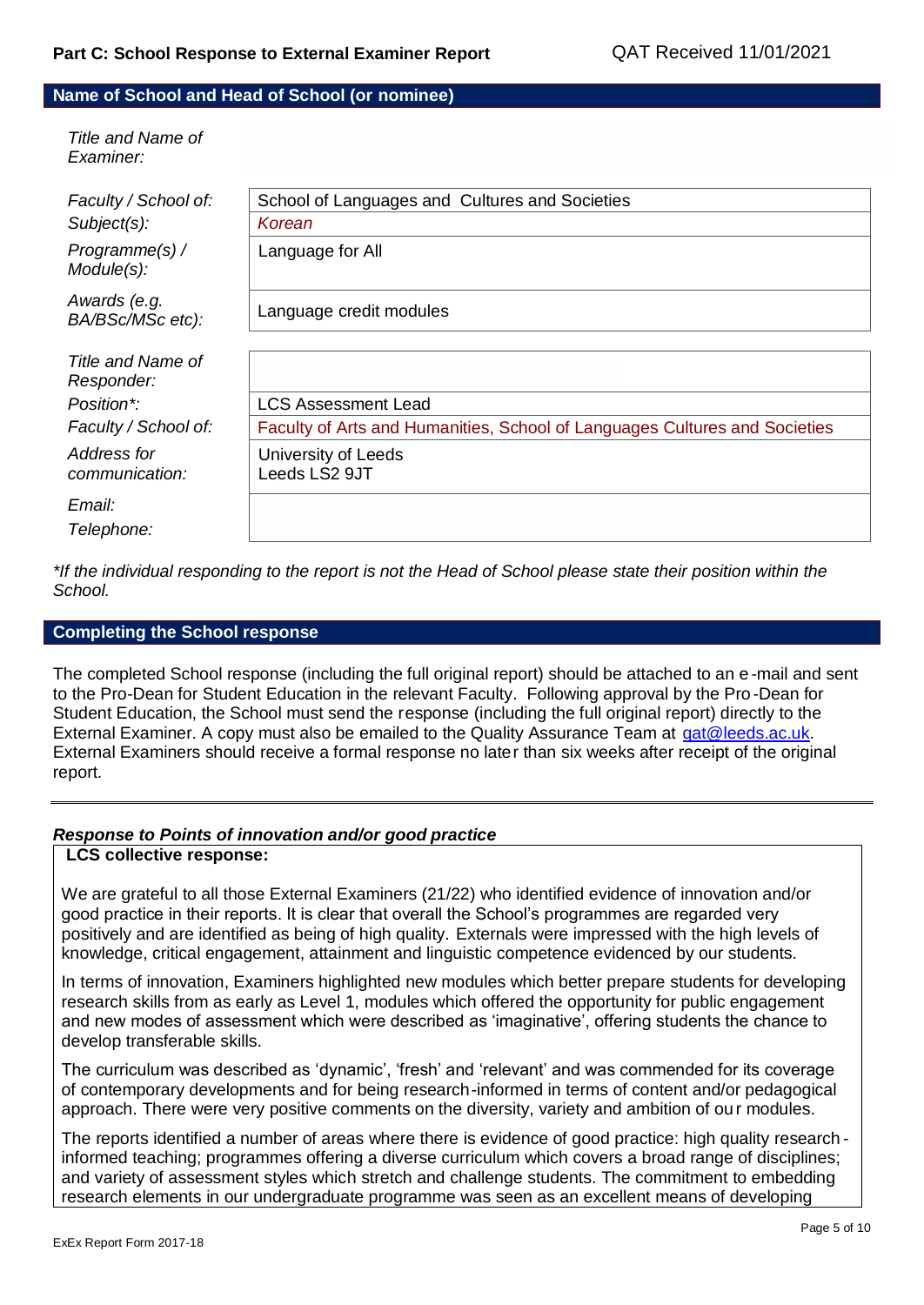students' skills in preparation for the Final Year Project (FYP). Our students' engagement with this substantial piece of work and the impressive standard of performance were also highlighted.

Staff were commended for their commitment to their students and to refining their practice in a variety of areas. There was praise for their excellent teaching, their commitment to ensuring the curriculum is upto-date, and the quality of their guidance and feedback was seen as 'thorough', 'rich' and 'constructive'. The high level of support, particularly in helping Level 1 students' transition to the University, al so received praise.

Assessment was found to be 'rigorous'. Marking was described as 'rigorous', 'robust', 'reliable', 'thorough' and 'consistent' and similarly the moderation process was identified as 'thorough' and 'transparent'.

# **LfA response:**

We are very grateful to External Examiner for her positive comments on our fair and detailed monitoring of standards. We also thank the External for her helpful advice on future development and innovations over the last two years.

The high marks are attributed to students' hard work and high level of motivation, as well as the high standard of teaching, but we will consider the External Examiner's comments on high marks and review the difficulty of questions in the core tasks and oral exams.

# *Response to Enhancements made from the previous year*

## **LCS collective response:**

Regarding enhancements from the previous year, it was encouraging to see evidence of subject areas responding to previous comments.

The reports commented on the following examples:

- research-inspired modules which are "a point of distinction" and attractive to potential students
- new modules which were a welcome addition to the curriculum and impress in terms of the design and delivery
- assessment elements which encourage students to communicate their work via public engagement
- encouraging students to formulate their own essay question at Level 2 in preparation for developing their research question for their FYP
- better use of the full range of marks
- increased use of online marking
- more assessment available on Minerva, making it easier for Externals to access the material ahead of their visit to Leeds in a time-efficient way
- a move towards less exam-based assessment and an increase in the amount of formative assessment in some parts of the School

## **LfA response:**

N/A

## *Response to Matters for Urgent Attention*

*If any areas have been identified for urgent attention before the programme is offered again please provide a specific response to them here:*

#### **LCS collective response:**

Four matters for urgent attention were identified:

1. Two External Examiners raised concerns regarding the procedures for marking and moderating the FYP. As discussed at the MODL Exam Board, which was attended by one of the External Examiners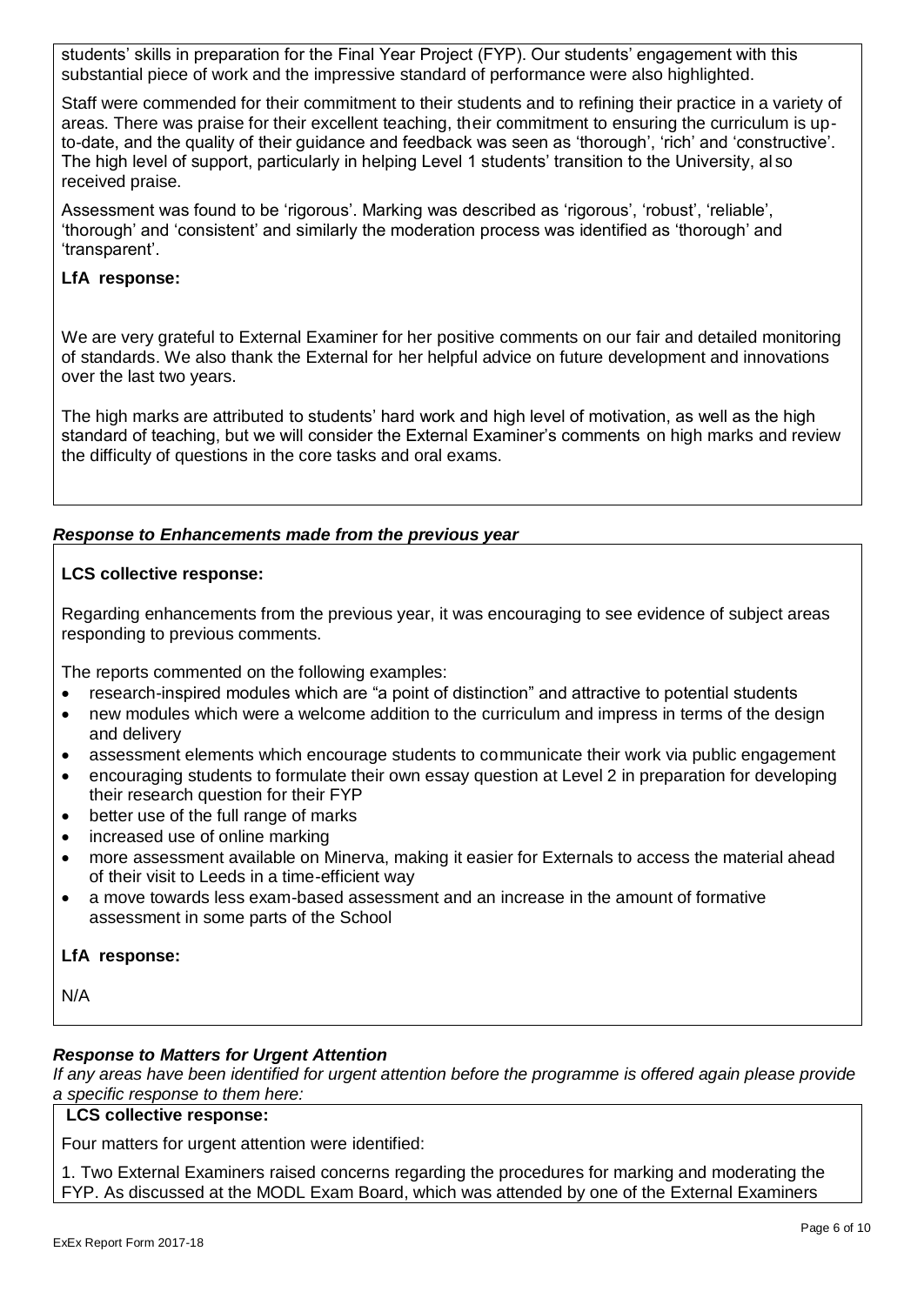who expressed concern, the School is proactively reviewing the procedures for marking and moderating the FYP now that it has been running successfully for three years. The FYP should be seen as a Schoolwide module and this is the approach that will be taken from 2019-20. With this in mind, the size of the moderation team is to be increased to enable timely moderation across the School and to ensure consistency of marking. Please see the institutional response.

2. Two External Examiners commented on the withdrawal of programmes and expressed their regret about the decision. These decisions were taken by the School with much regret following consistently low recruitment. It is hoped, however, that our new undergraduate programmes in Languages and Cultures will both protect and strengthen our disciplines – and we are actively discussing ways to enhance access and widen participation – not least by reconsidering the binary distinction between languages taught ab initio and from advanced levels. We are also considering ways in which we might innovate in our taught postgraduate offer. We are exploring opportunities to make greater use of the existing MA in Social Research, which forms the foundational part of the ESRC-funded White Rose Doctoral Training Partnership (WRDTP) and provides a route for conversion from arts and humanities study at undergraduate level towards social science research. Our students will continue to be able to undertake Masters by Research as part of our School-wide programme and that this will form a solid foundation for PhD study.

3. One External Examiner commented on the difficulty matching coursework on Turnitin with the information on the marksheet. Greater use of the Student ID would address this issue. This will be discussed with the relevant Subject Area.

4. The fourth matter concerned a discrepancy between markers - this will be addressed in the Subject Area concerned.

## **LfA response:**

N/A

# *Response to questions 1-7 (and related comments)*

*Schools may provide a general response; however, where Examiners raise specific points these must be addressed individually:*

## **LCS collective response:**

We are very grateful to those External Examiners who have reached the end of their term of appointment. We thank you for your support, feedback, suggestions and collegiality during your tenure. We are also very grateful to those of you who acted as mentors for External Examiners who are new to the role.

It is very pleasing to have positive feedback on the FYP and in particular the diversity of topics offered and the students' engagement with our research ethos. Regarding moderation, we are currently reviewing the process but remain of the view that School-wide moderation is important for a number of reasons, not least of all because it should be regarded as a School module.

We appreciate the positive comments on the high standard of learning and teaching, student performance, greater transparency in the marking and moderation processes, and feedback which feeds forward to enhance student learning and performance.

As suggested by one of our Externals, since moving to the 0-100 marking scale and being encouraged to use the full scale, we will continue to monitor the impact of marks at the higher end of the scale. We will also compare mark ranges and profiles across the School to ensure we have a School-wide sense of the distribution of marks.

#### **LfA response:**

N/A

#### **Standards**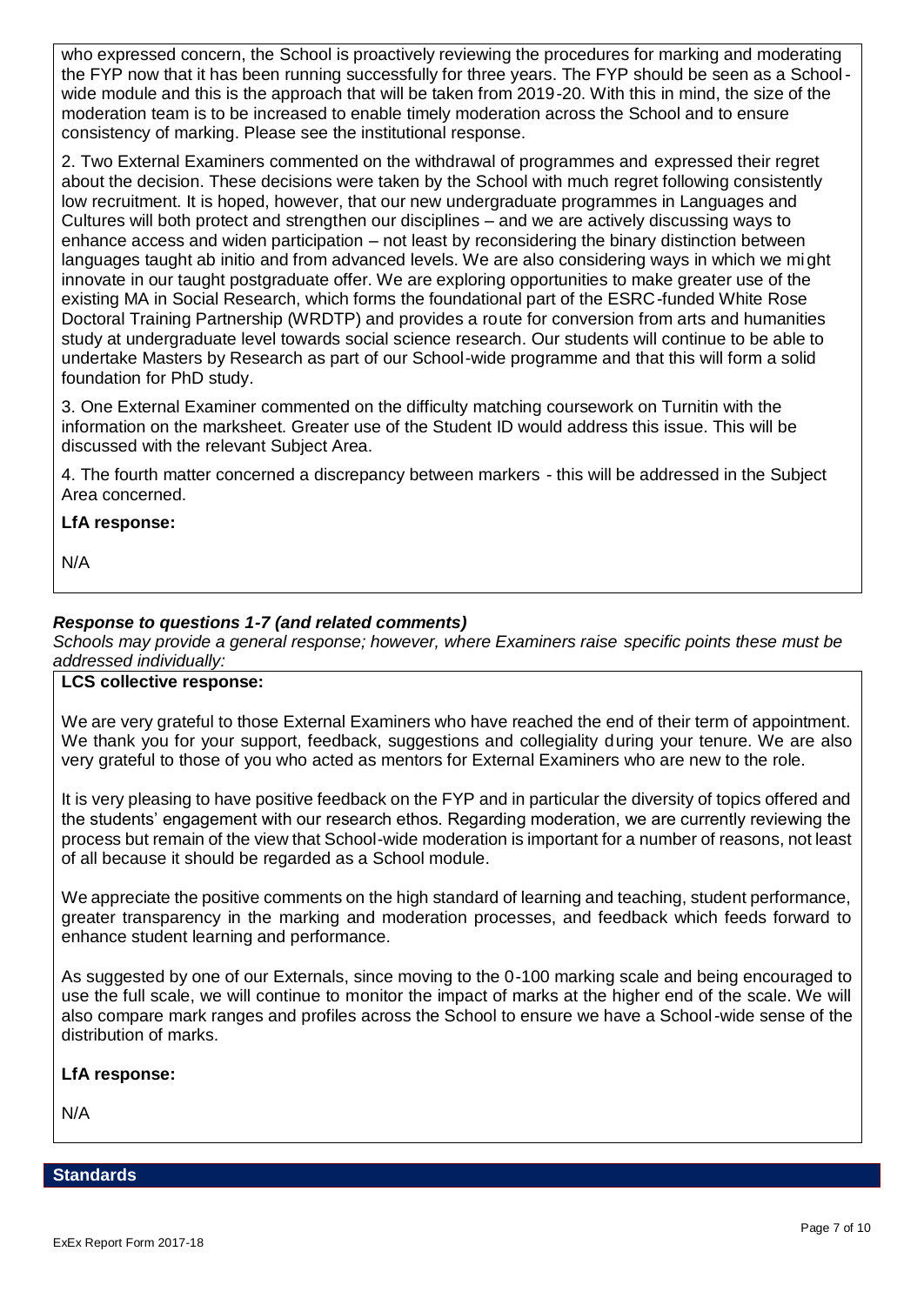## *Response to questions 8 to 16 (and related comments)*

*Schools may provide a general response; however, where Examiners raise specific points these must be addressed individually:*

## **LCS collective response:**

It is once again very pleasing to have confirmation of the strong influence of Research on the teaching at all levels of our programmes and for our approaches to Learning and Teaching to be recognised as inspiring students to engage in their own research. Our programmes are seen as well designed, balanced, diverse and yet intellectually coherent. The ILOs are confirmed as consistent with the level of award and meet the expectations of subject benchmarks. The assessment is perceived as well designed and effective in enabling students to demonstrate their achievement of the ILOs. It was felt that there is clear progression too. Student performance is confirmed as comparable to that of similar institutions. The curriculum emphasises critical thinking and independence and encourages students to take responsibility for their learning. The range of topics chosen for the FYP reflect the diversity of staff research interests in the School. The quality of the supervision of the FYP was commended.

One External encouraged staff to explore how our students can showcase their work. In th is context we note the very positive engagement with the School-wide FYP conference at which all students have the opportunity to present and to receive feedback on their work from peers and tutors. We will also continue to encourage students to participate in the University's annual UG Research Experience to share ideas regarding further opportunities.

Another External commented on the 'deep knowledge' of the subject matter and of relevant teaching methods and encouraged staff to disseminate their practice more widely. Here we note the priority given by the School to supporting scholarship – and the opportunities given for dissemination through both local events and publications – as well as financial support provided for activities further afield.

One External questioned the 'extensive use of formal exams above other forms of assessment' – this will be addressed by the relevant Subject Area but this is one of the aspects which the University's Leeds Expectations for Assessment and Feedback project is expected to highlight.

Regarding marking, one External felt that the marking of the essay component was rather harsh and should be reviewed – this will be addressed by the relevant Subject Area.

Progression was raised by one External with respect to 10-credit language modules – this will be addressed by the relevant Subject Area. On a positive note, it was pleasing to see recognition of the 'perfect example' of integrating research skills into language learning and evidence of students developing a deeper awareness of the culture and society.

**LfA response:**

N/A

## **Assessment and Feedback**

## *Response to questions 17 to 19 (and related comments)*

*Schools may provide a general response; however, where Examiners raise specific points these must be addressed individually:*

## **LCS collective response:**

It is encouraging to note that our assessment and feedback processes and the quality of marking are deemed robust. Marking and moderation processes are described as 'rigorous', 'consistent', 'detailed; and 'transparent'.

The variety of assessment tasks was praised, with the assessment allowing students to demonstrate their learning. Module moderation procedures are seen as robust, clear, well documented and thorough. Marking was felt to be fair and transparent and moderation was felt to be detailed and transparent – there is clear evidence of improvement in this area. Overall student performance was seen as very good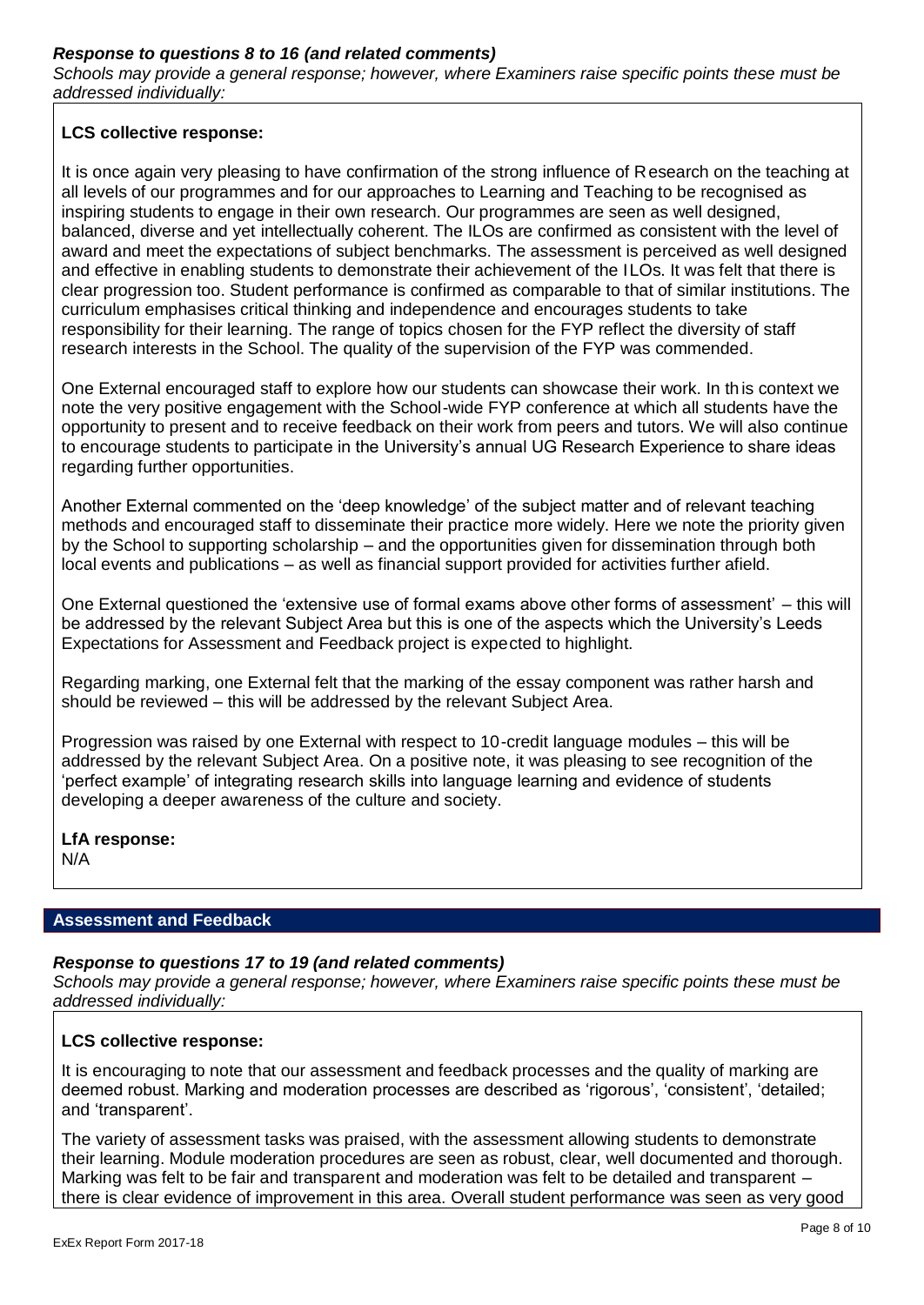with some students performing "'exceptionally well'; some of the work in the target language, in spoken and written form, was seen as particularly impressive. Feedback was often described as 'excellent' and was praised for being framed in a positive, supportive way to the student.

We welcome the Examiners' suggestions which included reviewing the rubric for the FYP marking which refers to first and second markers; ensuring that the External is provided with a full set of module marks which includes the average mark; seeking to motivate students who are keen to complete their FYP in the target language; mapping the assessment timeline for students indicating the pressure points; including a broader range of formative assessments to develop transferable skills; making greater use of online marking and feedback; ensuring at least two feed forward points in the feedback.

One External commented on the time commitment required for the individual supervision of FYPs. While this workload is reflected in the School's workload model, the time dedicated to all activities is something we keep under active consideration.

The FYP moderation processes are seen as 'problematic' by a few of our External Examiners. This will be addressed in 2019-20 and one key focus will be on the School taking ownership of the process so it does not sit with Subject Areas given that it is a School module. There was also a suggestion that the School should review the policy of allowing the supervisor to comment on a restricted draft – this will be reviewed in line with University guidelines on this aspect.

One External's comments on the marking of text production i.e. while it is 'not too generous … it seems to be at the upper limit', will be addressed by the relevant Subject Area.

There was a comment about the use of examination feedback. The School's policy, as per the CoPA 5.4, is to make examination feedback available and information on this should be in the relevant Module Handbook.

There was also a comment about 'harmonising the appearance … of the VLE' – the new University Minerva template should achieve this.

**LfA response:**

N/A

# **The Progression and Awards Process**

## *Response to questions 20-35 (and related comments)*

*Schools may provide a general response; however, where Examiners raise specific points these must be addressed individually:*

## **LCS collective response:**

It was very pleasing to have feedback on our exam boards, confirming that the Boards were run in a smooth and professional manner and were conducted 'appropriately with transparency' Decisions made 'carefully and fairly' and staff were thanked for their 'openness and transparency' during the scrutiny process. It is appreciated that the preparation for the Boards which ensures their smooth-running is recognised.

Greater use of online marking and greater availability of material on Minerva had assisted Examiners with the task of looking at materials and student work ahead of their visit. The University's new Minerva template will help address requests for greater consistency.

We appreciate the positive feedback on the level of support from both support and academic staff. This was described as 'outstanding' with arrangements and processes carried out with 'great efficiency'.

We are grateful for the suggestions regarding enhancements to our procedures and processes for the FYP. Regarding the feedback from one of the Externals who attended the MODL Exam Board which includes the FYP, as discussed, the School will review its procedures for the FYP and the module will be treated as the School module which it is. The size of the moderation team will increase to enable timely moderation across the School. We will review the hand in date and consider whether moving it forward